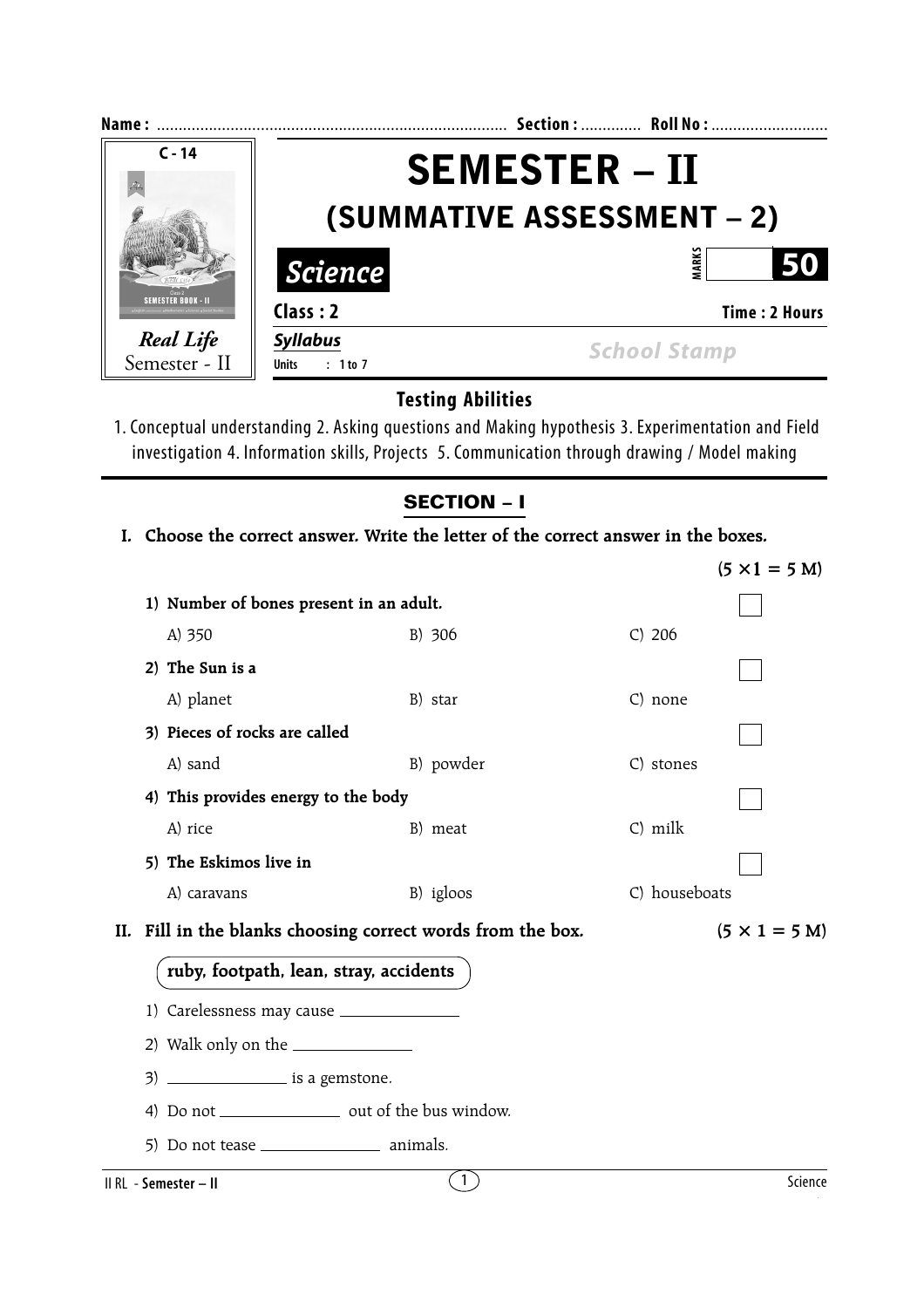## **SECTION – II**





| Proteins | Fats | Carbohydrates | Fibre |
|----------|------|---------------|-------|
|          |      |               |       |
|          |      |               |       |
|          |      |               |       |
|          |      |               |       |
|          |      |               |       |

II RL - **Semester – II** 2 Science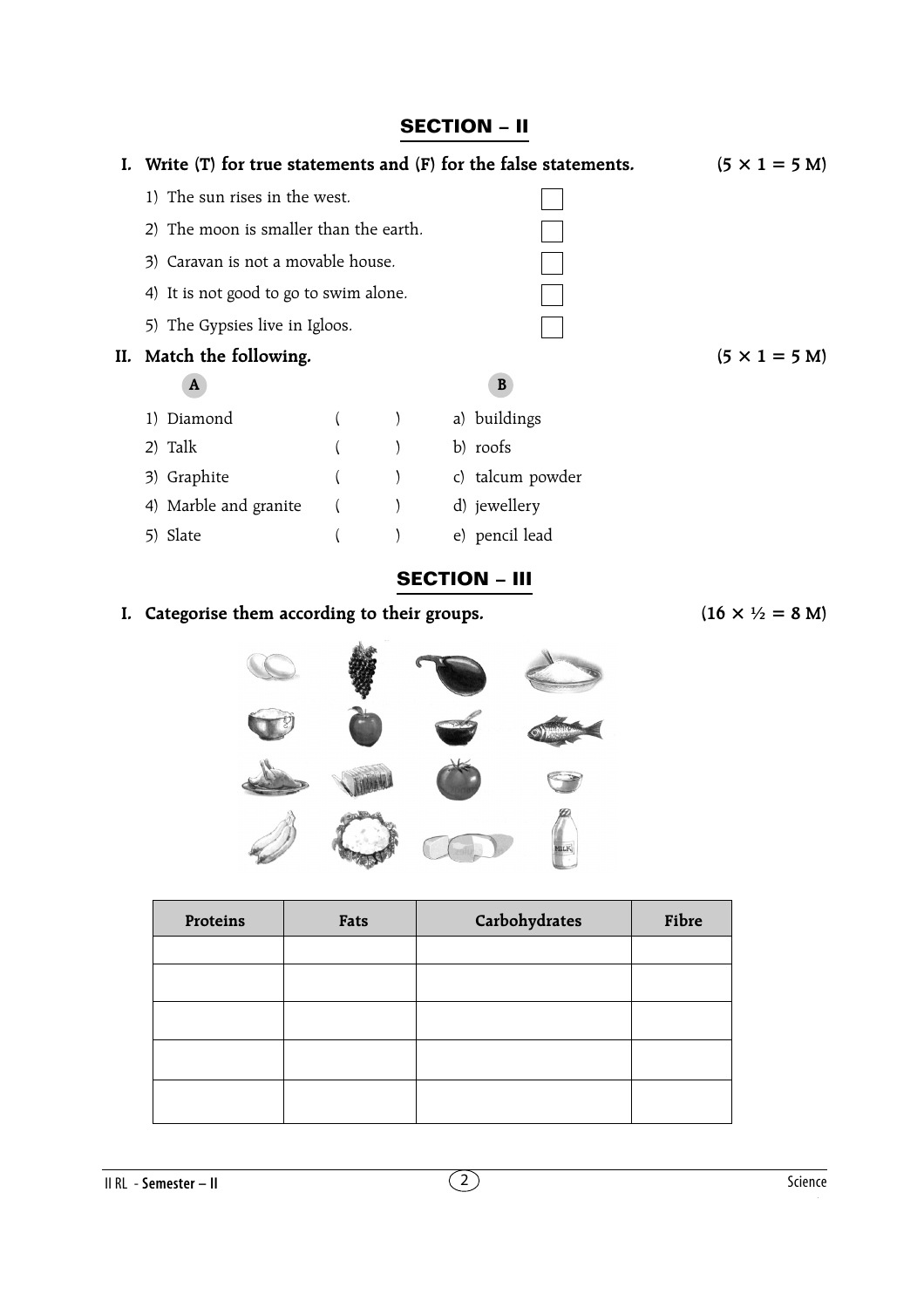## **SECTION – IV**

|     | I.1. Complete the crossword puzzle using the clues given.                                                                     | (5M)                          |
|-----|-------------------------------------------------------------------------------------------------------------------------------|-------------------------------|
|     | 3<br>5<br>2<br>4                                                                                                              |                               |
|     | 1                                                                                                                             |                               |
|     | 1) Body building foods.                                                                                                       |                               |
|     | 2) These help us to keep our body healthy.                                                                                    |                               |
|     | 3) An example of protein.                                                                                                     |                               |
|     | 4) An example of fat.                                                                                                         |                               |
|     | 5) These give us fibre.                                                                                                       |                               |
| II. | Answer the following questions.                                                                                               | $(6 \times 2 = 12 \text{ M})$ |
|     | 1) What is the Red Fort built of ?                                                                                            |                               |
|     | <u> 1989 - John Stein, mars and de Branch and de Branch and de Branch and de Branch and de Branch and de Branch a</u><br>Ans. |                               |
|     | 2) Why does the sun look small?                                                                                               |                               |
|     | Ans.                                                                                                                          |                               |
|     |                                                                                                                               |                               |
|     | 3) Which is the longest bone in our body?                                                                                     |                               |
|     |                                                                                                                               |                               |
|     | 4) Which food group is called the body building food ?                                                                        |                               |
|     | Ans.                                                                                                                          |                               |
|     | 5) What should we do if a person gets hurt?                                                                                   |                               |
|     |                                                                                                                               |                               |
|     | 6) Write two uses of granite.                                                                                                 |                               |
|     |                                                                                                                               |                               |

II RL - **Semester – II** 3 Science